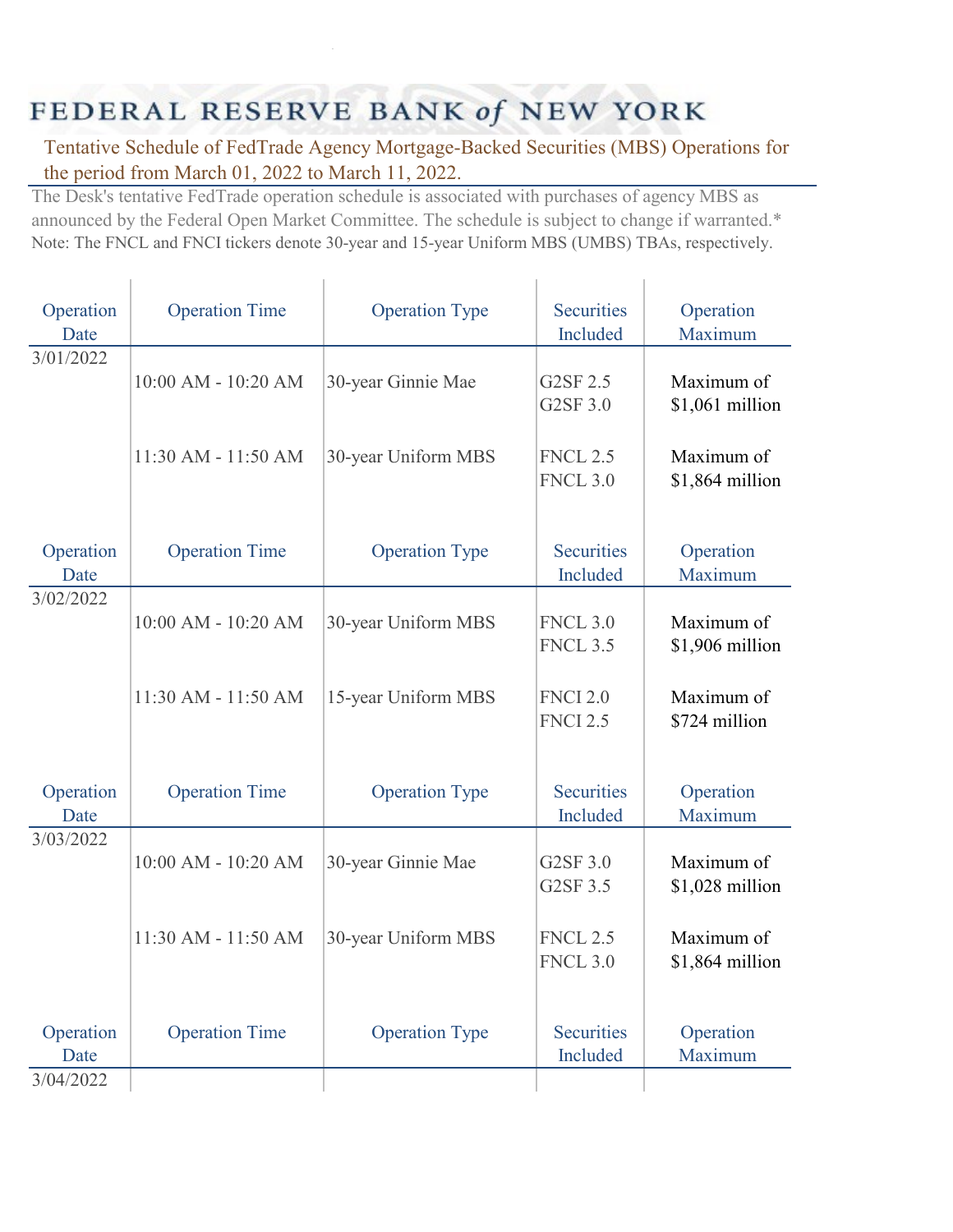|                   | 10:00 AM - 10:20 AM   | 15-year Uniform MBS   | <b>FNCI 2.0</b><br><b>FNCI 2.5</b> | Maximum of<br>\$724 million   |
|-------------------|-----------------------|-----------------------|------------------------------------|-------------------------------|
|                   | 11:30 AM - 11:50 AM   | 30-year Uniform MBS   | <b>FNCL 2.5</b><br><b>FNCL 3.0</b> | Maximum of<br>\$1,864 million |
| Operation<br>Date | <b>Operation Time</b> | <b>Operation Type</b> | <b>Securities</b><br>Included      | Operation<br>Maximum          |
| 3/07/2022         | 10:00 AM - 10:20 AM   | 30-year Uniform MBS   | <b>FNCL 2.5</b><br><b>FNCL 3.0</b> | Maximum of<br>\$1,864 million |
|                   | 11:30 AM - 11:50 AM   | 30-year Ginnie Mae    | G2SF 2.5<br>G2SF 3.0               | Maximum of<br>\$1,061 million |
| Operation<br>Date | <b>Operation Time</b> | <b>Operation Type</b> | <b>Securities</b><br>Included      | Operation<br>Maximum          |
| 3/08/2022         | 10:00 AM - 10:20 AM   | 15-year Uniform MBS   | <b>FNCI 2.0</b><br><b>FNCI 2.5</b> | Maximum of<br>\$724 million   |
|                   | 11:30 AM - 11:50 AM   | 30-year Uniform MBS   | <b>FNCL 3.0</b><br><b>FNCL 3.5</b> | Maximum of<br>\$1,906 million |
| Operation<br>Date | <b>Operation Time</b> | <b>Operation Type</b> | <b>Securities</b><br>Included      | Operation<br>Maximum          |
| 3/09/2022         | 10:00 AM - 10:20 AM   | 30-year Uniform MBS   | <b>FNCL 2.5</b><br><b>FNCL 3.0</b> | Maximum of<br>\$1,864 million |
|                   | 11:30 AM - 11:50 AM   | 30-year Ginnie Mae    | G2SF 3.0<br>G2SF 3.5               | Maximum of<br>\$1,028 million |
| Operation<br>Date | <b>Operation Time</b> | <b>Operation Type</b> | <b>Securities</b><br>Included      | Operation<br>Maximum          |
| 3/10/2022         | 11:30 AM - 11:50 AM   | 15-year Uniform MBS   | <b>FNCI 2.0</b><br><b>FNCI 2.5</b> | Maximum of<br>\$723 million   |